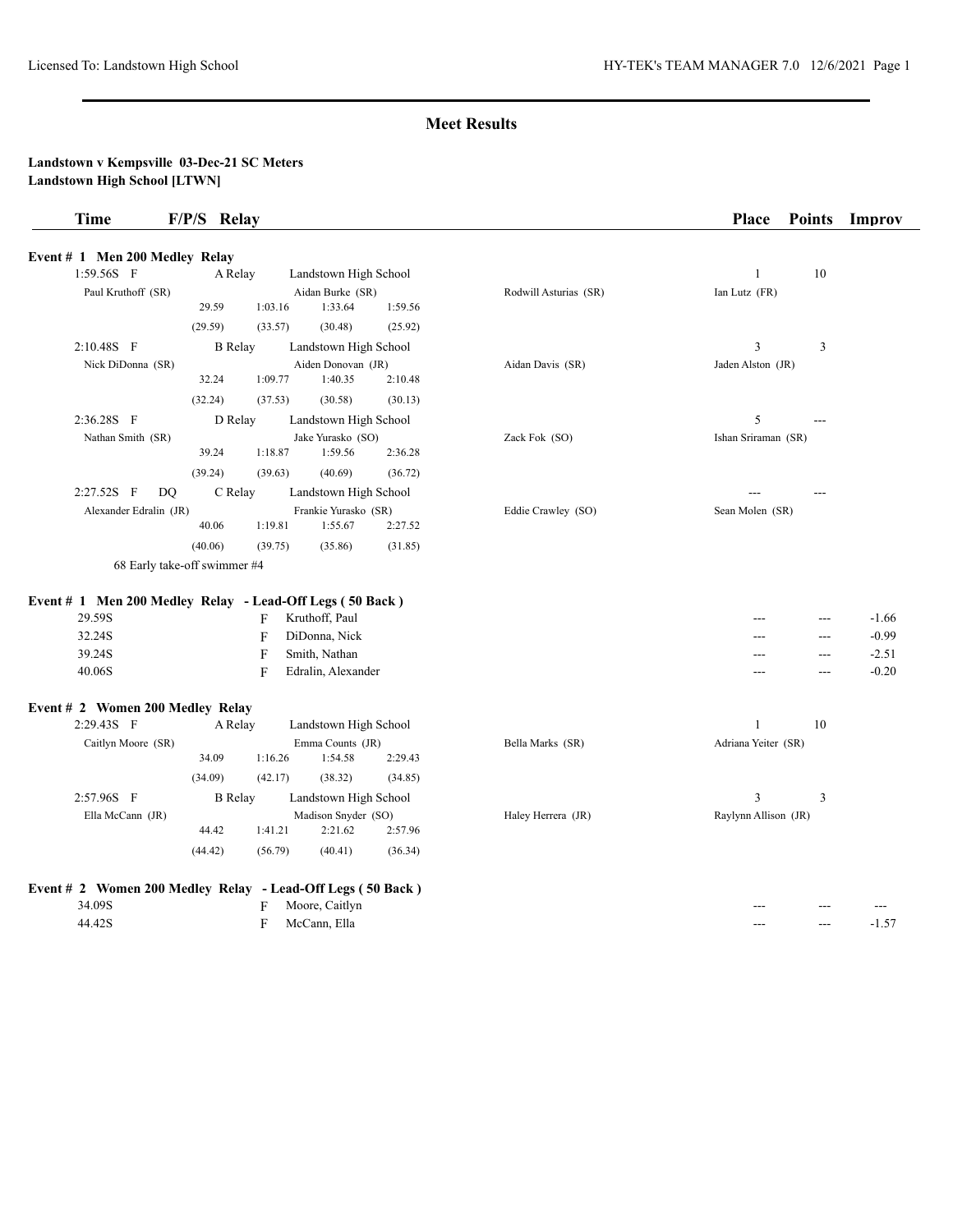## **Landstown v Kempsville 03-Dec-21 SC Meters Landstown High School [LTWN]**

| <b>Time</b>              | F/P/S Relay              |           |                      |           | <b>Place</b>   | <b>Points</b>  | <b>Improv</b>  |
|--------------------------|--------------------------|-----------|----------------------|-----------|----------------|----------------|----------------|
| Event $# 3$ Men 200 Free |                          |           |                      |           |                |                |                |
| 2:18.78S                 |                          | F         | Asturias, Rodwill    |           | $\,1$          | $\,8\,$        | $-3.95$        |
|                          | 33.42                    | 1:08.97   | 1:44.92              | 2:18.78   |                |                |                |
|                          | (33.42)                  | (35.55)   | (35.95)              | (33.86)   |                |                |                |
| 2:26.90S                 |                          |           | F Brown, Joe         |           | $\overline{2}$ | 6              | 3.20           |
|                          | 31.79                    | 1:07.91   | 1:47.08              | 2:26.90   |                |                |                |
|                          | (31.79)                  | (36.12)   | (39.17)              | (39.82)   |                |                |                |
| 2:33.93S                 |                          |           | F Davis, Aidan       |           | $\mathfrak{Z}$ | 5              | $-18.14$       |
|                          | 32.90                    | 1:11.78   | 1:54.56              | 2:33.93   |                |                |                |
|                          | (32.90)                  | (38.88)   | (42.78)              | (39.37)   |                |                |                |
| 3:10.32S                 |                          |           | F Edralin, Alexander |           | $\mathfrak s$  | $\mathfrak{Z}$ | 8.55           |
|                          | 36.99                    | 1:23.51   | 2:16.51              | 3:10.32   |                |                |                |
|                          | (36.99)                  | (46.52)   | (53.00)              | (53.81)   |                |                |                |
| Event # 4 Women 200 Free |                          |           |                      |           |                |                |                |
| 2:57.13S                 |                          | F         | Yeiter, Adriana      |           | $\overline{c}$ | 6              | 3.94           |
|                          | 36.82                    | 1:20.29   | 2:08.50              | 2:57.13   |                |                |                |
|                          | (36.82)                  | (43.47)   | (48.21)              | (48.63)   |                |                |                |
| 3:23.12S                 |                          |           | F Allison, Raylynn   |           | $\mathfrak{Z}$ | 5              | $\sim$         |
|                          | 42.89                    | 1:32.62   | 2:28.26              | 3:23.12   |                |                |                |
|                          | (42.89)                  | (49.73)   | (55.64)              | (54.86)   |                |                |                |
| 3:31.12S                 |                          |           | F McCann, Ella       |           | $\overline{4}$ | $\overline{4}$ | $-1.67$        |
|                          | 45.85                    | 1:41.65   | 2:40.83              | 3:31.12   |                |                |                |
|                          | (45.85)                  | (55.80)   | (59.18)              | (50.29)   |                |                |                |
| 3:35.91S                 |                          |           | F Derr, Rachel       |           | 6              | $\overline{c}$ | 2.19           |
|                          | 41.72                    | 1:31.91   | 2:30.34              | 3:35.91   |                |                |                |
|                          | (41.72)                  | (50.19)   | (58.43)              | (1:05.57) |                |                |                |
| Event # 5 Men 200 IM     |                          |           |                      |           |                |                |                |
| 2:32.30S                 |                          | F         | Kruthoff, Paul       |           | $\mathbf{1}$   | $\,8\,$        | 13.60          |
|                          | 4.37                     | 1:10.11   | 1:54.76              | 2:32.30   |                |                |                |
|                          | (4.37)                   | (1:05.74) | (44.65)              | (37.54)   |                |                |                |
| 2:50.44S                 |                          |           | F Donovan, Aiden     |           | $\mathfrak{Z}$ | 5              | $\overline{a}$ |
|                          | 34.40                    | 1:18.96   | 2:09.07              | 2:50.44   |                |                |                |
|                          | (34.40)                  | (44.56)   | (50.11)              | (41.37)   |                |                |                |
| 3:11.13S                 |                          |           | F Yurasko, Frankie   |           | $\overline{4}$ | $\overline{4}$ | $-8.76$        |
|                          | 4.82                     | 1:28.14   | 2:23.56              | 3:11.13   |                |                |                |
|                          | (4.82)                   | (1:23.32) | (55.42)              | (47.57)   |                |                |                |
| 3:10.94S                 | $\mathbf{D}\mathbf{Q}$   |           | F Widgeon, Taylor    |           |                |                |                |
|                          | $\overline{\phantom{a}}$ | 1:23.32   | 2:24.77              | 3:10.94   |                |                |                |
|                          | $\overline{a}$           | (1:23.32) | (1:01.45)            | (46.17)   |                |                |                |

2K Not on back off wall - back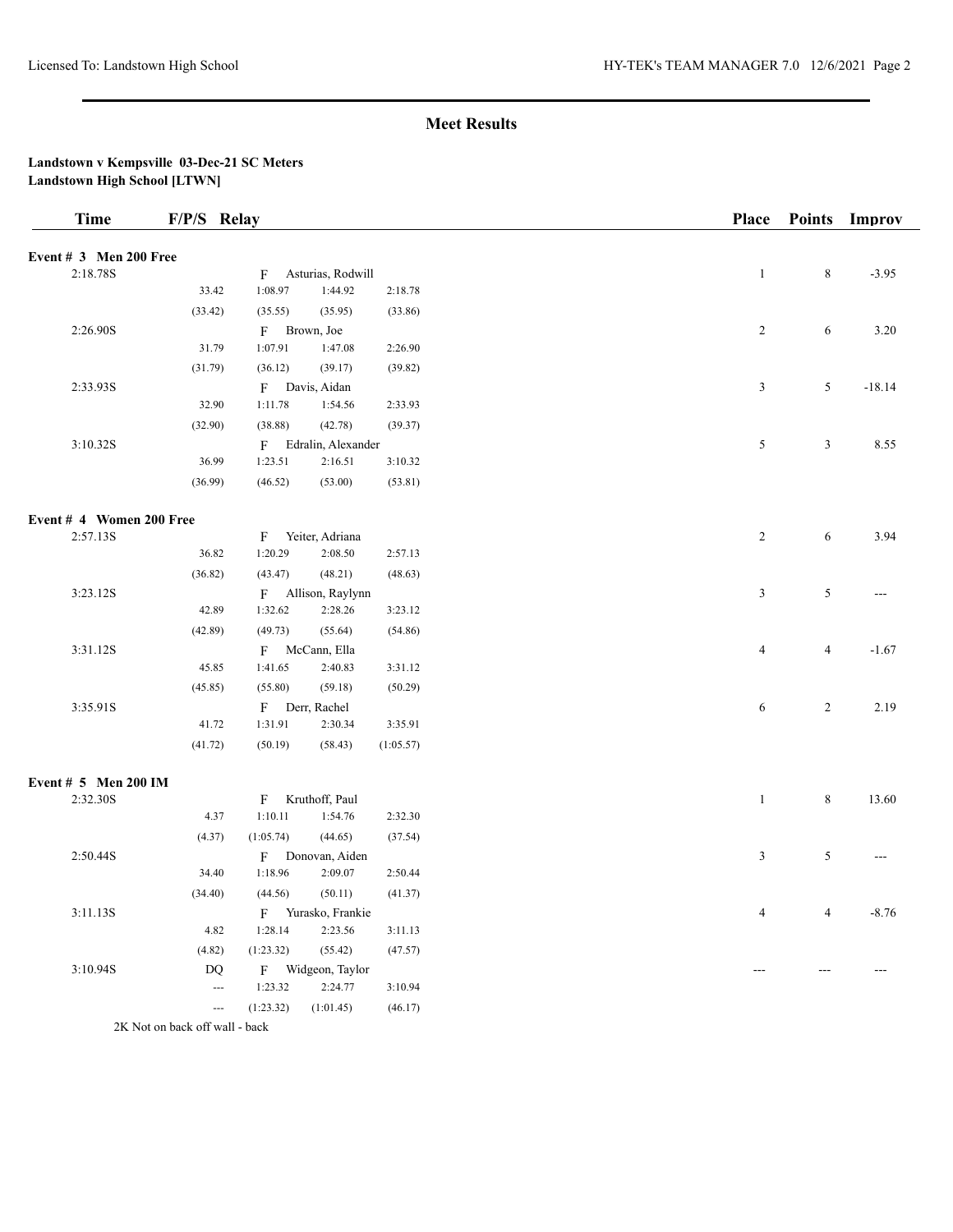| Event # 6 Women 200 IM<br>2:46.43S<br>Moore, Caitlyn<br>$\,$ 8 $\,$<br>6.18<br>$\mathbf{1}$<br>F<br>$\sqrt{2}$<br>$\sqrt{6}$<br>3:21.83S<br>$\boldsymbol{\mathrm{F}}$<br>Herrera, Haley<br>$-6.57$<br>1:35.20<br>2:32.34<br>43.49<br>3:21.83<br>(51.71)<br>(57.14)<br>(43.49)<br>(49.49)<br>4:44.94S<br>$\mathbf{D}\mathbf{Q}$<br>Dillon, Mallory<br>F<br>---<br>---<br>1:07.43<br>2:17.13<br>3:39.93<br>4:44.94<br>(1:07.43)<br>(1:09.70)<br>(1:22.80)<br>(1:05.01)<br>2L Shoulders past vertical toward breast - back<br>Event # 7 Men 50 Free<br>25.64S<br>$\,$ 8 $\,$<br>F<br>Lutz, Ian<br>$\mathbf{1}$<br>$\qquad \qquad -$<br>$\mathfrak z$<br>5<br>30.90S<br>$\mathbf F$<br>Alston, Jaden<br>$-2.73$<br>31.21S<br>Yurasko, Jake<br>$\overline{4}$<br>$\mathbf{F}$<br>$\overline{4}$<br>$-$<br>$\sqrt{5}$<br>$\mathfrak{Z}$<br>34.21S<br>F<br>Fok, Zack<br>$-0.11$<br>Event # 8 Women 50 Free<br>34.27S<br>Marks, Bella<br>$\,8\,$<br>$\mathbf{1}$<br>F<br>$---$<br>$\overline{4}$<br>39.79S<br>Pruett, Sierra<br>$\boldsymbol{\mathrm{F}}$<br>$\overline{4}$<br>---<br>$\sqrt{2}$<br>$\mathbf F$<br>Dippery, Emma<br>6<br>52.54S<br>---<br>$\mathbf{1}$<br>52.55S<br>$\mathbf F$<br>Sheganoski, Abby<br>$\tau$<br>---<br>Event #11 Men 100 Fly<br>1:08.49S<br>Burke, Aidan<br>$\overline{c}$<br>6<br>$-7.44$<br>F<br>1:08.49<br>31.06<br>(31.06)<br>(37.43)<br>1:12.03S<br>Davis, Aidan<br>$\mathfrak{Z}$<br>5<br>$-1.14$<br>$\mathbf F$<br>34.19<br>1:12.03<br>(37.84)<br>(34.19)<br>1:33.12S<br>5<br>$\mathfrak{Z}$<br>Alston, Jaden<br>$-14.64$<br>$\mathbf{F}$<br>36.91<br>1:33.12<br>(36.91)<br>(56.21)<br>1:38.64S<br>6<br>$\mathbf{2}$<br>Crawley, Eddie<br>$\mathbf{F}$<br>---<br>37.72<br>1:38.64<br>(37.72)<br>(1:00.92)<br>Event #12 Women 100 Fly<br>$\,8\,$<br>1:30.45S<br>F Marks, Bella<br>$\mathbf{1}$<br>---<br>1:30.45<br>---<br>(1:30.45)<br>---<br>1:31.92S<br>$\overline{c}$<br>6<br>$-0.01$<br>F Counts, Emma<br>1:31.92<br>41.06<br>(50.86)<br>(41.06)<br>1:49.31S<br>F Herrera, Haley<br>$\overline{4}$<br>0.21<br>$\overline{4}$<br>47.61<br>1:49.31<br>(47.61)<br>(1:01.70) | <b>Time</b> | F/P/S Relay | Place | <b>Points</b> | Improv |
|--------------------------------------------------------------------------------------------------------------------------------------------------------------------------------------------------------------------------------------------------------------------------------------------------------------------------------------------------------------------------------------------------------------------------------------------------------------------------------------------------------------------------------------------------------------------------------------------------------------------------------------------------------------------------------------------------------------------------------------------------------------------------------------------------------------------------------------------------------------------------------------------------------------------------------------------------------------------------------------------------------------------------------------------------------------------------------------------------------------------------------------------------------------------------------------------------------------------------------------------------------------------------------------------------------------------------------------------------------------------------------------------------------------------------------------------------------------------------------------------------------------------------------------------------------------------------------------------------------------------------------------------------------------------------------------------------------------------------------------------------------------------------------------------------------------------------------------------------------------------------------------------------------------------------------------------------------------------------------------------------------------------------------------------------------------------------------------------------------------|-------------|-------------|-------|---------------|--------|
|                                                                                                                                                                                                                                                                                                                                                                                                                                                                                                                                                                                                                                                                                                                                                                                                                                                                                                                                                                                                                                                                                                                                                                                                                                                                                                                                                                                                                                                                                                                                                                                                                                                                                                                                                                                                                                                                                                                                                                                                                                                                                                              |             |             |       |               |        |
|                                                                                                                                                                                                                                                                                                                                                                                                                                                                                                                                                                                                                                                                                                                                                                                                                                                                                                                                                                                                                                                                                                                                                                                                                                                                                                                                                                                                                                                                                                                                                                                                                                                                                                                                                                                                                                                                                                                                                                                                                                                                                                              |             |             |       |               |        |
|                                                                                                                                                                                                                                                                                                                                                                                                                                                                                                                                                                                                                                                                                                                                                                                                                                                                                                                                                                                                                                                                                                                                                                                                                                                                                                                                                                                                                                                                                                                                                                                                                                                                                                                                                                                                                                                                                                                                                                                                                                                                                                              |             |             |       |               |        |
|                                                                                                                                                                                                                                                                                                                                                                                                                                                                                                                                                                                                                                                                                                                                                                                                                                                                                                                                                                                                                                                                                                                                                                                                                                                                                                                                                                                                                                                                                                                                                                                                                                                                                                                                                                                                                                                                                                                                                                                                                                                                                                              |             |             |       |               |        |
|                                                                                                                                                                                                                                                                                                                                                                                                                                                                                                                                                                                                                                                                                                                                                                                                                                                                                                                                                                                                                                                                                                                                                                                                                                                                                                                                                                                                                                                                                                                                                                                                                                                                                                                                                                                                                                                                                                                                                                                                                                                                                                              |             |             |       |               |        |
|                                                                                                                                                                                                                                                                                                                                                                                                                                                                                                                                                                                                                                                                                                                                                                                                                                                                                                                                                                                                                                                                                                                                                                                                                                                                                                                                                                                                                                                                                                                                                                                                                                                                                                                                                                                                                                                                                                                                                                                                                                                                                                              |             |             |       |               |        |
|                                                                                                                                                                                                                                                                                                                                                                                                                                                                                                                                                                                                                                                                                                                                                                                                                                                                                                                                                                                                                                                                                                                                                                                                                                                                                                                                                                                                                                                                                                                                                                                                                                                                                                                                                                                                                                                                                                                                                                                                                                                                                                              |             |             |       |               |        |
|                                                                                                                                                                                                                                                                                                                                                                                                                                                                                                                                                                                                                                                                                                                                                                                                                                                                                                                                                                                                                                                                                                                                                                                                                                                                                                                                                                                                                                                                                                                                                                                                                                                                                                                                                                                                                                                                                                                                                                                                                                                                                                              |             |             |       |               |        |
|                                                                                                                                                                                                                                                                                                                                                                                                                                                                                                                                                                                                                                                                                                                                                                                                                                                                                                                                                                                                                                                                                                                                                                                                                                                                                                                                                                                                                                                                                                                                                                                                                                                                                                                                                                                                                                                                                                                                                                                                                                                                                                              |             |             |       |               |        |
|                                                                                                                                                                                                                                                                                                                                                                                                                                                                                                                                                                                                                                                                                                                                                                                                                                                                                                                                                                                                                                                                                                                                                                                                                                                                                                                                                                                                                                                                                                                                                                                                                                                                                                                                                                                                                                                                                                                                                                                                                                                                                                              |             |             |       |               |        |
|                                                                                                                                                                                                                                                                                                                                                                                                                                                                                                                                                                                                                                                                                                                                                                                                                                                                                                                                                                                                                                                                                                                                                                                                                                                                                                                                                                                                                                                                                                                                                                                                                                                                                                                                                                                                                                                                                                                                                                                                                                                                                                              |             |             |       |               |        |
|                                                                                                                                                                                                                                                                                                                                                                                                                                                                                                                                                                                                                                                                                                                                                                                                                                                                                                                                                                                                                                                                                                                                                                                                                                                                                                                                                                                                                                                                                                                                                                                                                                                                                                                                                                                                                                                                                                                                                                                                                                                                                                              |             |             |       |               |        |
|                                                                                                                                                                                                                                                                                                                                                                                                                                                                                                                                                                                                                                                                                                                                                                                                                                                                                                                                                                                                                                                                                                                                                                                                                                                                                                                                                                                                                                                                                                                                                                                                                                                                                                                                                                                                                                                                                                                                                                                                                                                                                                              |             |             |       |               |        |
|                                                                                                                                                                                                                                                                                                                                                                                                                                                                                                                                                                                                                                                                                                                                                                                                                                                                                                                                                                                                                                                                                                                                                                                                                                                                                                                                                                                                                                                                                                                                                                                                                                                                                                                                                                                                                                                                                                                                                                                                                                                                                                              |             |             |       |               |        |
|                                                                                                                                                                                                                                                                                                                                                                                                                                                                                                                                                                                                                                                                                                                                                                                                                                                                                                                                                                                                                                                                                                                                                                                                                                                                                                                                                                                                                                                                                                                                                                                                                                                                                                                                                                                                                                                                                                                                                                                                                                                                                                              |             |             |       |               |        |
|                                                                                                                                                                                                                                                                                                                                                                                                                                                                                                                                                                                                                                                                                                                                                                                                                                                                                                                                                                                                                                                                                                                                                                                                                                                                                                                                                                                                                                                                                                                                                                                                                                                                                                                                                                                                                                                                                                                                                                                                                                                                                                              |             |             |       |               |        |
|                                                                                                                                                                                                                                                                                                                                                                                                                                                                                                                                                                                                                                                                                                                                                                                                                                                                                                                                                                                                                                                                                                                                                                                                                                                                                                                                                                                                                                                                                                                                                                                                                                                                                                                                                                                                                                                                                                                                                                                                                                                                                                              |             |             |       |               |        |
|                                                                                                                                                                                                                                                                                                                                                                                                                                                                                                                                                                                                                                                                                                                                                                                                                                                                                                                                                                                                                                                                                                                                                                                                                                                                                                                                                                                                                                                                                                                                                                                                                                                                                                                                                                                                                                                                                                                                                                                                                                                                                                              |             |             |       |               |        |
|                                                                                                                                                                                                                                                                                                                                                                                                                                                                                                                                                                                                                                                                                                                                                                                                                                                                                                                                                                                                                                                                                                                                                                                                                                                                                                                                                                                                                                                                                                                                                                                                                                                                                                                                                                                                                                                                                                                                                                                                                                                                                                              |             |             |       |               |        |
|                                                                                                                                                                                                                                                                                                                                                                                                                                                                                                                                                                                                                                                                                                                                                                                                                                                                                                                                                                                                                                                                                                                                                                                                                                                                                                                                                                                                                                                                                                                                                                                                                                                                                                                                                                                                                                                                                                                                                                                                                                                                                                              |             |             |       |               |        |
|                                                                                                                                                                                                                                                                                                                                                                                                                                                                                                                                                                                                                                                                                                                                                                                                                                                                                                                                                                                                                                                                                                                                                                                                                                                                                                                                                                                                                                                                                                                                                                                                                                                                                                                                                                                                                                                                                                                                                                                                                                                                                                              |             |             |       |               |        |
|                                                                                                                                                                                                                                                                                                                                                                                                                                                                                                                                                                                                                                                                                                                                                                                                                                                                                                                                                                                                                                                                                                                                                                                                                                                                                                                                                                                                                                                                                                                                                                                                                                                                                                                                                                                                                                                                                                                                                                                                                                                                                                              |             |             |       |               |        |
|                                                                                                                                                                                                                                                                                                                                                                                                                                                                                                                                                                                                                                                                                                                                                                                                                                                                                                                                                                                                                                                                                                                                                                                                                                                                                                                                                                                                                                                                                                                                                                                                                                                                                                                                                                                                                                                                                                                                                                                                                                                                                                              |             |             |       |               |        |
|                                                                                                                                                                                                                                                                                                                                                                                                                                                                                                                                                                                                                                                                                                                                                                                                                                                                                                                                                                                                                                                                                                                                                                                                                                                                                                                                                                                                                                                                                                                                                                                                                                                                                                                                                                                                                                                                                                                                                                                                                                                                                                              |             |             |       |               |        |
|                                                                                                                                                                                                                                                                                                                                                                                                                                                                                                                                                                                                                                                                                                                                                                                                                                                                                                                                                                                                                                                                                                                                                                                                                                                                                                                                                                                                                                                                                                                                                                                                                                                                                                                                                                                                                                                                                                                                                                                                                                                                                                              |             |             |       |               |        |
|                                                                                                                                                                                                                                                                                                                                                                                                                                                                                                                                                                                                                                                                                                                                                                                                                                                                                                                                                                                                                                                                                                                                                                                                                                                                                                                                                                                                                                                                                                                                                                                                                                                                                                                                                                                                                                                                                                                                                                                                                                                                                                              |             |             |       |               |        |
|                                                                                                                                                                                                                                                                                                                                                                                                                                                                                                                                                                                                                                                                                                                                                                                                                                                                                                                                                                                                                                                                                                                                                                                                                                                                                                                                                                                                                                                                                                                                                                                                                                                                                                                                                                                                                                                                                                                                                                                                                                                                                                              |             |             |       |               |        |
|                                                                                                                                                                                                                                                                                                                                                                                                                                                                                                                                                                                                                                                                                                                                                                                                                                                                                                                                                                                                                                                                                                                                                                                                                                                                                                                                                                                                                                                                                                                                                                                                                                                                                                                                                                                                                                                                                                                                                                                                                                                                                                              |             |             |       |               |        |
|                                                                                                                                                                                                                                                                                                                                                                                                                                                                                                                                                                                                                                                                                                                                                                                                                                                                                                                                                                                                                                                                                                                                                                                                                                                                                                                                                                                                                                                                                                                                                                                                                                                                                                                                                                                                                                                                                                                                                                                                                                                                                                              |             |             |       |               |        |
|                                                                                                                                                                                                                                                                                                                                                                                                                                                                                                                                                                                                                                                                                                                                                                                                                                                                                                                                                                                                                                                                                                                                                                                                                                                                                                                                                                                                                                                                                                                                                                                                                                                                                                                                                                                                                                                                                                                                                                                                                                                                                                              |             |             |       |               |        |
|                                                                                                                                                                                                                                                                                                                                                                                                                                                                                                                                                                                                                                                                                                                                                                                                                                                                                                                                                                                                                                                                                                                                                                                                                                                                                                                                                                                                                                                                                                                                                                                                                                                                                                                                                                                                                                                                                                                                                                                                                                                                                                              |             |             |       |               |        |
|                                                                                                                                                                                                                                                                                                                                                                                                                                                                                                                                                                                                                                                                                                                                                                                                                                                                                                                                                                                                                                                                                                                                                                                                                                                                                                                                                                                                                                                                                                                                                                                                                                                                                                                                                                                                                                                                                                                                                                                                                                                                                                              |             |             |       |               |        |
|                                                                                                                                                                                                                                                                                                                                                                                                                                                                                                                                                                                                                                                                                                                                                                                                                                                                                                                                                                                                                                                                                                                                                                                                                                                                                                                                                                                                                                                                                                                                                                                                                                                                                                                                                                                                                                                                                                                                                                                                                                                                                                              |             |             |       |               |        |
|                                                                                                                                                                                                                                                                                                                                                                                                                                                                                                                                                                                                                                                                                                                                                                                                                                                                                                                                                                                                                                                                                                                                                                                                                                                                                                                                                                                                                                                                                                                                                                                                                                                                                                                                                                                                                                                                                                                                                                                                                                                                                                              |             |             |       |               |        |
|                                                                                                                                                                                                                                                                                                                                                                                                                                                                                                                                                                                                                                                                                                                                                                                                                                                                                                                                                                                                                                                                                                                                                                                                                                                                                                                                                                                                                                                                                                                                                                                                                                                                                                                                                                                                                                                                                                                                                                                                                                                                                                              |             |             |       |               |        |
|                                                                                                                                                                                                                                                                                                                                                                                                                                                                                                                                                                                                                                                                                                                                                                                                                                                                                                                                                                                                                                                                                                                                                                                                                                                                                                                                                                                                                                                                                                                                                                                                                                                                                                                                                                                                                                                                                                                                                                                                                                                                                                              |             |             |       |               |        |
|                                                                                                                                                                                                                                                                                                                                                                                                                                                                                                                                                                                                                                                                                                                                                                                                                                                                                                                                                                                                                                                                                                                                                                                                                                                                                                                                                                                                                                                                                                                                                                                                                                                                                                                                                                                                                                                                                                                                                                                                                                                                                                              |             |             |       |               |        |
|                                                                                                                                                                                                                                                                                                                                                                                                                                                                                                                                                                                                                                                                                                                                                                                                                                                                                                                                                                                                                                                                                                                                                                                                                                                                                                                                                                                                                                                                                                                                                                                                                                                                                                                                                                                                                                                                                                                                                                                                                                                                                                              |             |             |       |               |        |
|                                                                                                                                                                                                                                                                                                                                                                                                                                                                                                                                                                                                                                                                                                                                                                                                                                                                                                                                                                                                                                                                                                                                                                                                                                                                                                                                                                                                                                                                                                                                                                                                                                                                                                                                                                                                                                                                                                                                                                                                                                                                                                              |             |             |       |               |        |
|                                                                                                                                                                                                                                                                                                                                                                                                                                                                                                                                                                                                                                                                                                                                                                                                                                                                                                                                                                                                                                                                                                                                                                                                                                                                                                                                                                                                                                                                                                                                                                                                                                                                                                                                                                                                                                                                                                                                                                                                                                                                                                              |             |             |       |               |        |
|                                                                                                                                                                                                                                                                                                                                                                                                                                                                                                                                                                                                                                                                                                                                                                                                                                                                                                                                                                                                                                                                                                                                                                                                                                                                                                                                                                                                                                                                                                                                                                                                                                                                                                                                                                                                                                                                                                                                                                                                                                                                                                              |             |             |       |               |        |
|                                                                                                                                                                                                                                                                                                                                                                                                                                                                                                                                                                                                                                                                                                                                                                                                                                                                                                                                                                                                                                                                                                                                                                                                                                                                                                                                                                                                                                                                                                                                                                                                                                                                                                                                                                                                                                                                                                                                                                                                                                                                                                              |             |             |       |               |        |
|                                                                                                                                                                                                                                                                                                                                                                                                                                                                                                                                                                                                                                                                                                                                                                                                                                                                                                                                                                                                                                                                                                                                                                                                                                                                                                                                                                                                                                                                                                                                                                                                                                                                                                                                                                                                                                                                                                                                                                                                                                                                                                              |             |             |       |               |        |
|                                                                                                                                                                                                                                                                                                                                                                                                                                                                                                                                                                                                                                                                                                                                                                                                                                                                                                                                                                                                                                                                                                                                                                                                                                                                                                                                                                                                                                                                                                                                                                                                                                                                                                                                                                                                                                                                                                                                                                                                                                                                                                              |             |             |       |               |        |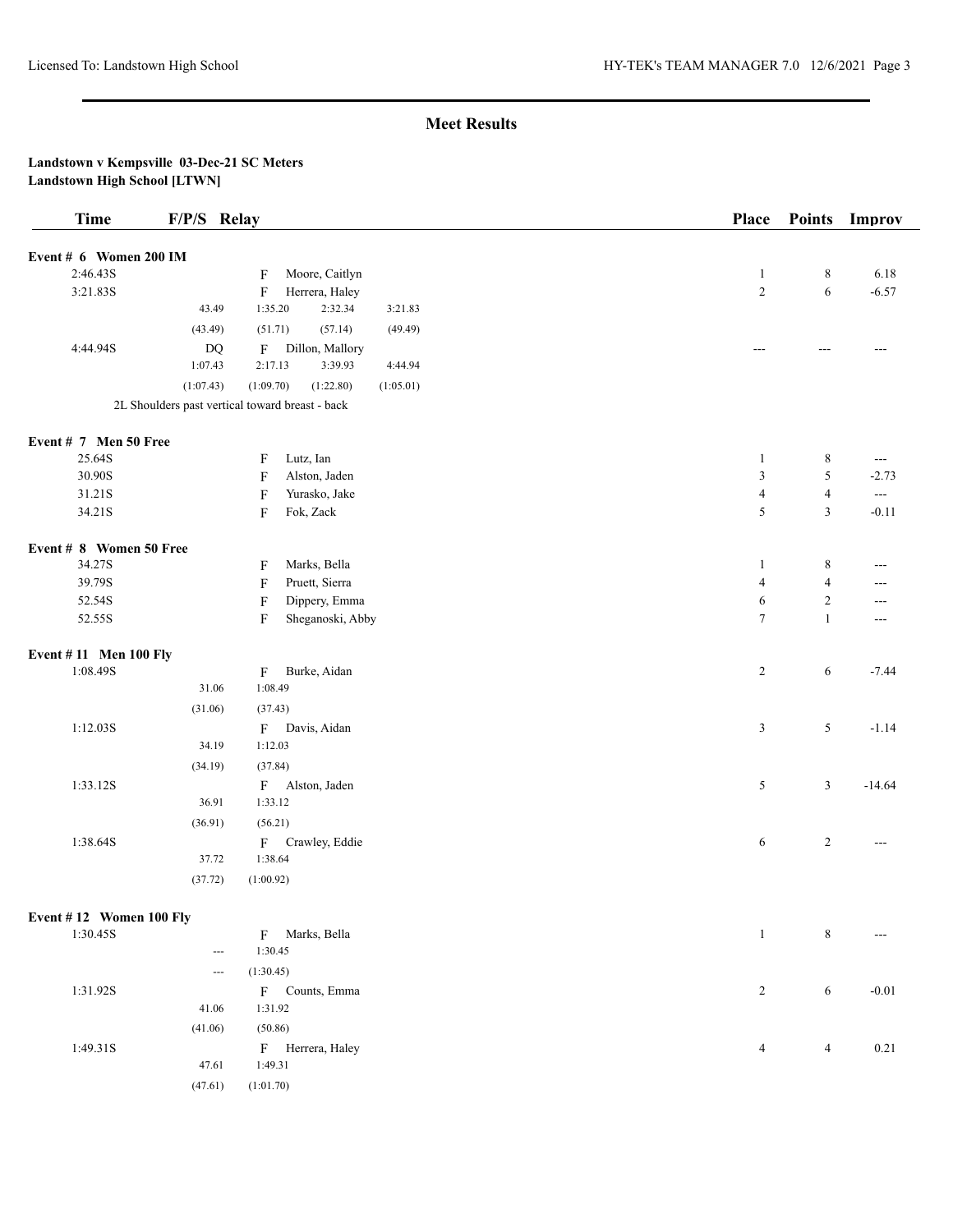| <b>Time</b>                   | F/P/S Relay                              |                                  | Place            |                | Points Improv |
|-------------------------------|------------------------------------------|----------------------------------|------------------|----------------|---------------|
| <b>Event #13 Men 100 Free</b> |                                          |                                  |                  |                |               |
| 1:00.08S                      |                                          | F Lutz, Ian                      | $\mathbf{1}$     | 8              | $---$         |
|                               | 28.87                                    | 1:00.08                          |                  |                |               |
|                               | (28.87)                                  | (31.21)                          |                  |                |               |
| 1:05.18S                      |                                          | DiDonna, Nick<br>$\mathbf{F}$    | $\overline{c}$   | 6              | $-3.35$       |
|                               | 30.68                                    | 1:05.18                          |                  |                |               |
|                               | (30.68)                                  | (34.50)                          |                  |                |               |
| 1:12.21S                      |                                          | F Molen, Sean                    | $\overline{4}$   | 4              | $-3.90$       |
|                               | 34.33                                    | 1:12.21                          |                  |                |               |
|                               | (34.33)                                  | (37.88)                          |                  |                |               |
| 1:12.62S                      |                                          | Smith, Nathan<br>F               | 5                | 3              | $-11.16$      |
|                               | 35.41                                    | 1:12.62                          |                  |                |               |
|                               | (35.41)                                  | (37.21)                          |                  |                |               |
| Event #14 Women 100 Free      |                                          |                                  |                  |                |               |
| 1:25.88S                      |                                          | Allison, Raylynn<br>$\mathbf{F}$ | $\overline{2}$   | 6              | $-9.83$       |
|                               | 41.59                                    | 1:25.88                          |                  |                |               |
|                               | (41.59)                                  | (44.29)                          |                  |                |               |
| 1:41.86S                      |                                          | F Snyder, Madison                | 6                | $\overline{2}$ | $---$         |
|                               | 43.87                                    | 1:41.86                          |                  |                |               |
|                               | (43.87)                                  | (57.99)                          |                  |                |               |
| 1:54.22S                      |                                          | F Rodriguez, Tatiana             | $\boldsymbol{7}$ | -1             | $---$         |
|                               | $\hspace{0.05cm} \ldots \hspace{0.05cm}$ | 1:54.22                          |                  |                |               |
|                               | $\overline{\phantom{a}}$                 | (1:54.22)                        |                  |                |               |
| 1:57.34S                      |                                          | F Graham, Katie                  | $\,$ 8 $\,$      | $---$          | $\frac{1}{2}$ |
|                               | $\cdots$                                 | 1:57.34                          |                  |                |               |
|                               | $\qquad \qquad -$                        | (1:57.34)                        |                  |                |               |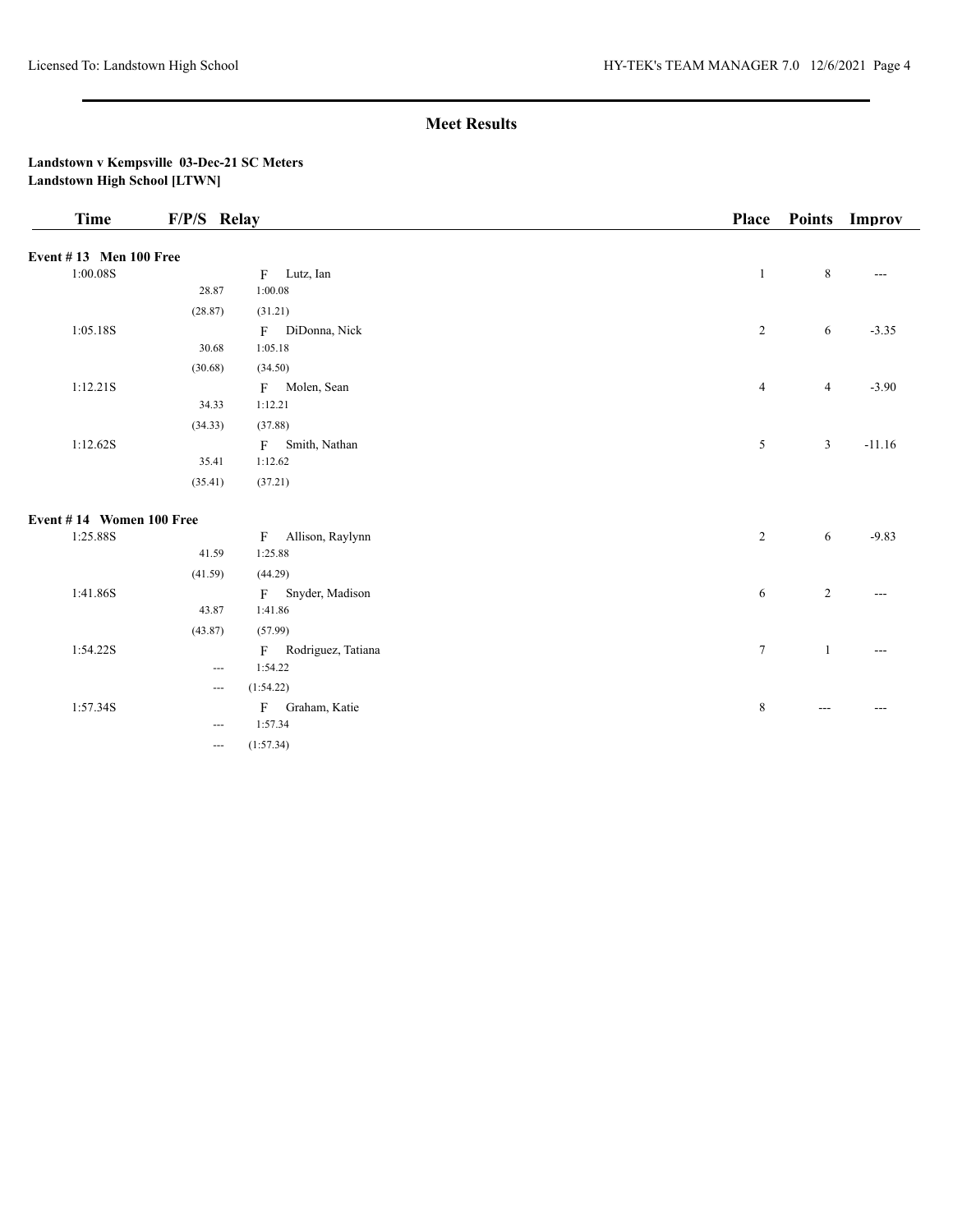| <b>Time</b>                   | F/P/S Relay |              |                   |           | <b>Place</b>     | <b>Points</b>  | Improv   |
|-------------------------------|-------------|--------------|-------------------|-----------|------------------|----------------|----------|
| <b>Event #15 Men 400 Free</b> |             |              |                   |           |                  |                |          |
| 5:22.44S                      |             | $\mathbf{F}$ | Brown, Joe        |           | $\boldsymbol{2}$ | 6              | 12.86    |
|                               | 34.09       | 1:11.94      | 1:51.80           | 2:32.78   |                  |                |          |
|                               | (34.09)     | (37.85)      | (39.86)           | (40.98)   |                  |                |          |
|                               | 3:14.50     | 3:57.20      | 4:40.14           | 5:22.44   |                  |                |          |
|                               | (41.72)     | (42.70)      | (42.94)           | (42.30)   |                  |                |          |
| 5:43.67S                      |             | F            | Jones, Elliott    |           | 3                | 5              |          |
|                               | 36.98       | 1:18.71      | 2:02.98           | 2:47.85   |                  |                |          |
|                               | (36.98)     | (41.73)      | (44.27)           | (44.87)   |                  |                |          |
|                               | 3:32.71     | 4:18.16      | 5:02.11           | 5:43.67   |                  |                |          |
|                               | (44.86)     | (45.45)      | (43.95)           | (41.56)   |                  |                |          |
| 5:54.03S                      |             |              | F Widgeon, Taylor |           | $\overline{4}$   | $\overline{4}$ |          |
|                               | 35.17       | 1:16.64      | 2:01.36           | 2:46.40   |                  |                |          |
|                               | (35.17)     | (41.47)      | (44.72)           | (45.04)   |                  |                |          |
|                               | 3:33.25     | 4:19.78      | 5:07.07           | 5:54.03   |                  |                |          |
|                               | (46.85)     | (46.53)      | (47.29)           | (46.96)   |                  |                |          |
| 8:13.64S                      |             | $\mathbf{F}$ | Peters, Michael   |           | 5                | 3              |          |
|                               | 44.80       | 1:42.01      | 2:45.75           | 3:47.85   |                  |                |          |
|                               | (44.80)     | (57.21)      | (1:03.74)         | (1:02.10) |                  |                |          |
|                               | 4:53.02     | 5:57.14      | 7:06.54           | 8:13.64   |                  |                |          |
|                               | (1:05.17)   | (1:04.12)    | (1:09.40)         | (1:07.10) |                  |                |          |
| Event #16 Women 400 Free      |             |              |                   |           |                  |                |          |
| 6:06.76S                      |             | $\mathbf{F}$ | Yeiter, Adriana   |           | 3                | 5              | $-11.48$ |
|                               | 39.21       | 1:24.04      | 2:10.87           | 2:58.82   |                  |                |          |
|                               | (39.21)     | (44.83)      | (46.83)           | (47.95)   |                  |                |          |
|                               | 3:46.84     | 4:34.85      | 5:23.10           | 6:06.76   |                  |                |          |
|                               | (48.02)     | (48.01)      | (48.25)           | (43.66)   |                  |                |          |
| 6:57.34S                      |             | $\mathbf{F}$ | Derr, Rachel      |           | $\overline{4}$   | $\overline{4}$ |          |
|                               | 47.34       | 1:42.02      | 2:43.15           | 3:47.14   |                  |                |          |
|                               | (47.34)     | (54.68)      | (1:01.13)         | (1:03.99) |                  |                |          |
|                               | 4:51.48     | 5:56.51      | ---               | 6:57.34   |                  |                |          |
|                               | (1:04.34)   | (1:05.03)    | ---               | (6:57.34) |                  |                |          |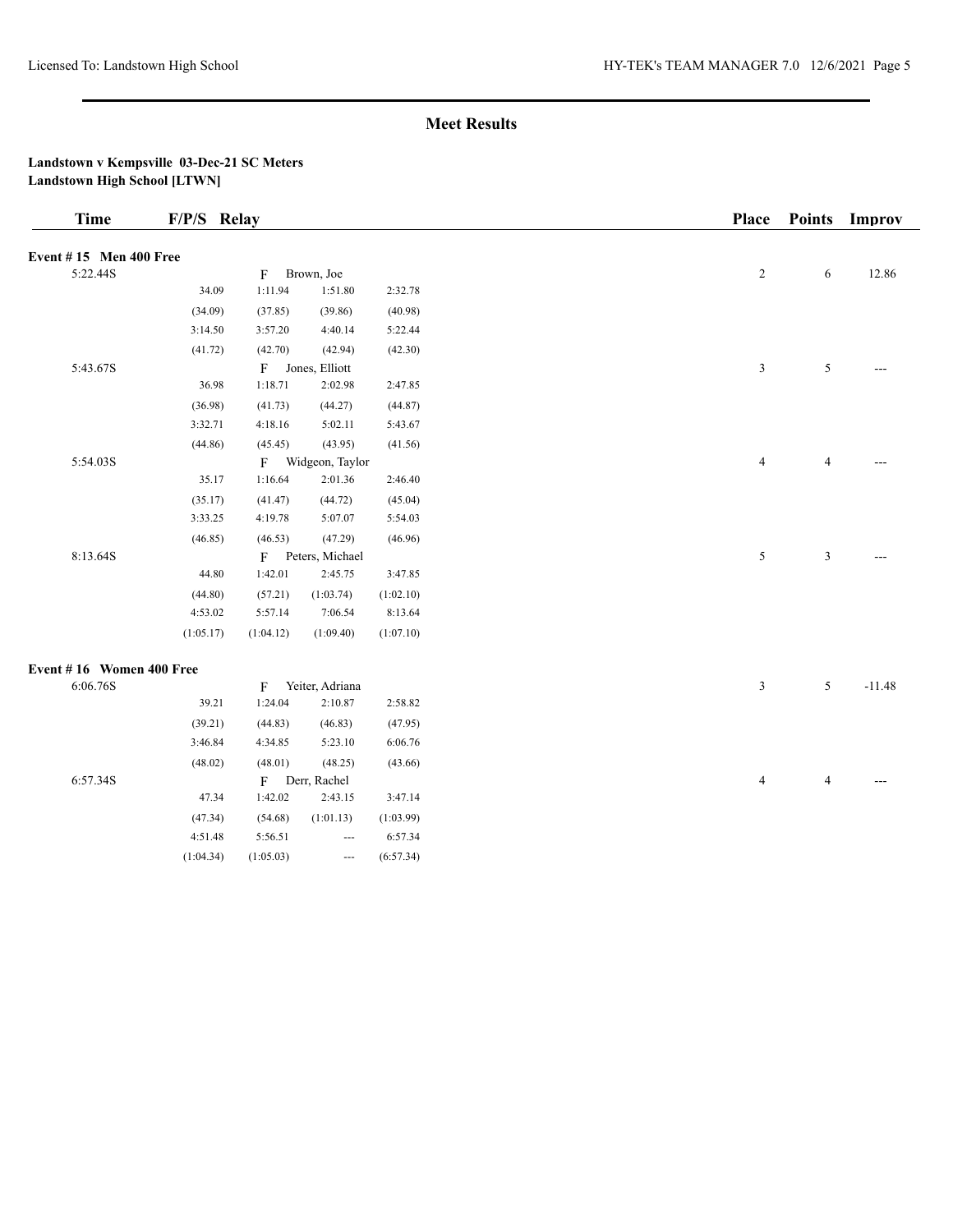# **Landstown v Kempsville 03-Dec-21 SC Meters**

| <b>Time</b>                                            | F/P/S Relay    |              |                           |         |                      | <b>Place</b>         | <b>Points</b> | Improv   |
|--------------------------------------------------------|----------------|--------------|---------------------------|---------|----------------------|----------------------|---------------|----------|
| Event #17 Men 200 Free Relay                           |                |              |                           |         |                      |                      |               |          |
| 1:59.91S F                                             | A Relay        |              | Landstown High School     |         |                      | $\mathbf{1}$         | 10            |          |
| Aidan Davis (SR)                                       | 30.07          | 1:01.49      | Joe Brown (SR)<br>1:30.92 | 1:59.91 | Aiden Donovan (JR)   | Nick DiDonna (SR)    |               |          |
|                                                        | (30.07)        | (31.42)      | (29.43)                   | (28.99) |                      |                      |               |          |
| $2:06.28S$ F                                           | <b>B</b> Relay |              | Landstown High School     |         |                      | $\overline{2}$       | 5             |          |
| Elliott Jones (FR)                                     |                |              | Taylor Widgeon (FR)       |         | Jake Yurasko (SO)    | Jaden Alston (JR)    |               |          |
|                                                        | 31.30          | 1:02.94      | 1:34.44                   | 2:06.28 |                      |                      |               |          |
|                                                        | (31.30)        | (31.64)      | (31.50)                   | (31.84) |                      |                      |               |          |
| 2:13.26S F                                             | C Relay        |              | Landstown High School     |         |                      | 4                    |               |          |
| Zack Fok (SO)                                          |                |              | Nathan Smith (SR)         |         | Frankie Yurasko (SR) | Eddie Crawley (SO)   |               |          |
|                                                        | 35.12          | 1:09.47      | 1:40.08                   | 2:13.26 |                      |                      |               |          |
|                                                        | (35.12)        | (34.35)      | (30.61)                   | (33.18) |                      |                      |               |          |
| 2:25.49S F                                             | D Relay        |              | Landstown High School     |         |                      | 5                    | $---$         |          |
| Jaydin Lightner (JR)                                   |                |              | Jhamar Williams (JR)      |         | Ishan Sriraman (SR)  | John Monrouzeau (JR) |               |          |
|                                                        | 36.11          | 1:17.09      | 1:52.99                   | 2:25.49 |                      |                      |               |          |
|                                                        | (36.11)        | (40.98)      | (35.90)                   | (32.50) |                      |                      |               |          |
| Event #17 Men 200 Free Relay - Lead-Off Legs (50 Free) |                |              |                           |         |                      |                      |               |          |
| 30.07S                                                 |                | F            | Davis, Aidan              |         |                      | ---                  |               | $-1.87$  |
| 31.30S                                                 |                | F            | Jones, Elliott            |         |                      | ---                  | ---           | $\cdots$ |
| 35.12S                                                 |                | F            | Fok, Zack                 |         |                      | $- - -$              | ---           | 0.80     |
| 36.11S                                                 |                | $\mathbf{F}$ | Lightner, Jaydin          |         |                      | $---$                | ---           | $---$    |

| Ella McCann (JR)    |                |         | Haley Herrera (JR)    |         | Madison Snyder (SO)    | Raylynn Allison (JR) |
|---------------------|----------------|---------|-----------------------|---------|------------------------|----------------------|
|                     | 40.42          | 1:15.96 | 1:58.87               | 2:36.76 |                        |                      |
|                     | (40.42)        | (35.54) | (42.91)               | (37.89) |                        |                      |
| 2:56.90S<br>-F      | <b>B</b> Relay |         | Landstown High School |         |                        | 3<br>3               |
| Sierra Pruett (SR)  |                |         | Lillian Phelps (FR)   |         | Mallory Dillon (SR)    | Rachel Derr (SR)     |
|                     | 46.03          | 1:39.57 | 2:14.95               | 2:56.90 |                        |                      |
|                     | (46.03)        | (53.54) | (35.38)               | (41.95) |                        |                      |
| 3:21.79S F          | C Relay        |         | Landstown High School |         |                        | 5<br>$---$           |
| Simone Antolin (SR) |                |         | Emma Dippery (SO)     |         | Tatiana Rodriguez (FR) | Abby Sheganoski (JR) |
|                     | 50.26          | 1:41.60 | 2:36.16               | 3:21.79 |                        |                      |
|                     | (50.26)        | (51.34) | (54.56)               | (45.63) |                        |                      |
|                     |                |         |                       |         |                        |                      |

| Sierra Pruett (SR)                                 |         |         | Lillian Phelps (FR)   |         | Mallory Dillon (SR)    | Rachel Derr (SR)     |  |  |
|----------------------------------------------------|---------|---------|-----------------------|---------|------------------------|----------------------|--|--|
|                                                    | 46.03   | 1:39.57 | 2:14.95               | 2:56.90 |                        |                      |  |  |
|                                                    | (46.03) | (53.54) | (35.38)               | (41.95) |                        |                      |  |  |
| 3:21.79S F                                         | C Relay |         | Landstown High School |         |                        | $---$                |  |  |
| Simone Antolin (SR)                                |         |         | Emma Dippery (SO)     |         | Tatiana Rodriguez (FR) | Abby Sheganoski (JR) |  |  |
|                                                    | 50.26   | 1:41.60 | 2:36.16               | 3:21.79 |                        |                      |  |  |
|                                                    | (50.26) | (51.34) | (54.56)               | (45.63) |                        |                      |  |  |
|                                                    |         |         |                       |         |                        |                      |  |  |
| :18 Women 200 Free Relay - Lead-Off Legs (50 Free) |         |         |                       |         |                        |                      |  |  |

| Event #18 Women 200 Free Relay - Lead-Off Legs (50 Free) |                |         |         |  |
|----------------------------------------------------------|----------------|---------|---------|--|
| 40.42S                                                   | F McCann, Ella | $- - -$ | $- - -$ |  |

| 46.03S | F. | Pruett, Sierra    | --- | ---     | $- - -$ |
|--------|----|-------------------|-----|---------|---------|
| 50.26S |    | F Antolin, Simone | --- | $- - -$ | $- - -$ |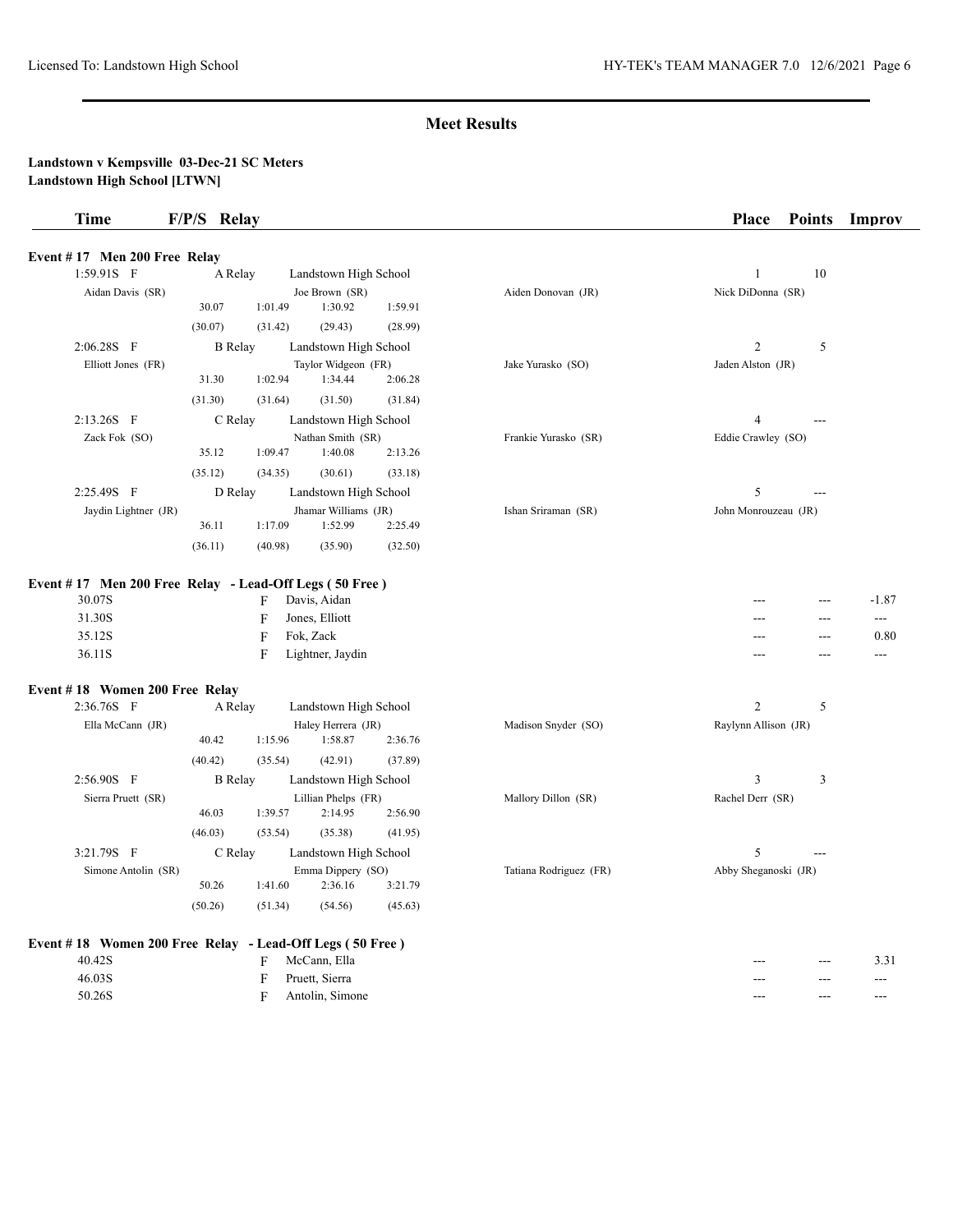| <b>Time</b>              | F/P/S Relay              |                      | <b>Place</b>   |                | Points Improv  |
|--------------------------|--------------------------|----------------------|----------------|----------------|----------------|
| Event #19 Men 100 Back   |                          |                      |                |                |                |
| 1:08.74S                 |                          | F Kruthoff, Paul     | $\mathbf{1}$   | $\,8\,$        | 7.70           |
|                          | 33.28                    | 1:08.74              |                |                |                |
|                          | (33.28)                  | (35.46)              |                |                |                |
| 1:14.39S                 |                          | F DiDonna, Nick      | $\overline{2}$ | 6              | 2.00           |
|                          | 36.41                    | 1:14.39              |                |                |                |
|                          | (36.41)                  | (37.98)              |                |                |                |
| 1:26.34S                 |                          | F Smith, Nathan      | $\overline{4}$ | $\overline{4}$ | 0.88           |
|                          | 43.04                    | 1:26.34              |                |                |                |
|                          | (43.04)                  | (43.30)              |                |                |                |
| 1:34.27S                 |                          | F Edralin, Alexander | 5              | 3              | $-0.49$        |
|                          | 45.62                    | 1:34.27              |                |                |                |
|                          | (45.62)                  | (48.65)              |                |                |                |
| Event #20 Women 100 Back |                          |                      |                |                |                |
| 1:14.48S                 |                          | F Moore, Caitlyn     | $\mathbf{1}$   | $\,8\,$        | 1.85           |
|                          | 35.67                    | 1:14.48              |                |                |                |
|                          | (35.67)                  | (38.81)              |                |                |                |
| 1:45.64S                 |                          | F McCann, Ella       | $\overline{4}$ | $\overline{4}$ | 2.85           |
|                          | 50.75                    | 1:45.64              |                |                |                |
|                          | (50.75)                  | (54.89)              |                |                |                |
| 2:09.12S                 |                          | F Graham, Katie      | $\sqrt{6}$     | $\sqrt{2}$     | $\overline{a}$ |
|                          | $\hspace{0.05cm} \ldots$ | 2:09.12              |                |                |                |
|                          | $\hspace{0.05cm} \ldots$ | (2:09.12)            |                |                |                |
| 2:13.00S                 |                          | F Pruett, Sierra     | $\tau$         | $\mathbf{1}$   | $\overline{a}$ |
|                          | 57.02                    | 2:13.00              |                |                |                |
|                          | (57.02)                  | (1:15.98)            |                |                |                |
| Event #21 Men 100 Breast |                          |                      |                |                |                |
| 1:15.08S                 |                          | F Burke, Aidan       | $\mathbf{1}$   | $\,8\,$        | 0.66           |
|                          | 34.58                    | 1:15.08              |                |                |                |
|                          | (34.58)                  | (40.50)              |                |                |                |
| 1:16.53S                 |                          | F Asturias, Rodwill  | $\overline{2}$ | 6              | $-3.65$        |
|                          | 36.12                    | 1:16.53              |                |                |                |
|                          | (36.12)                  | (40.41)              |                |                |                |
| 1:27.77S                 |                          | F Donovan, Aiden     | $\overline{4}$ | $\overline{4}$ | $-3.01$        |
|                          | 40.34                    | 1:27.77              |                |                |                |
|                          | (40.34)                  | (47.43)              |                |                |                |
| 1:33.07S                 |                          | F Yurasko, Frankie   | 5              | $\mathfrak{Z}$ | $-3.56$        |
|                          | 42.40                    | 1:33.07              |                |                |                |
|                          | (42.40)                  | (50.67)              |                |                |                |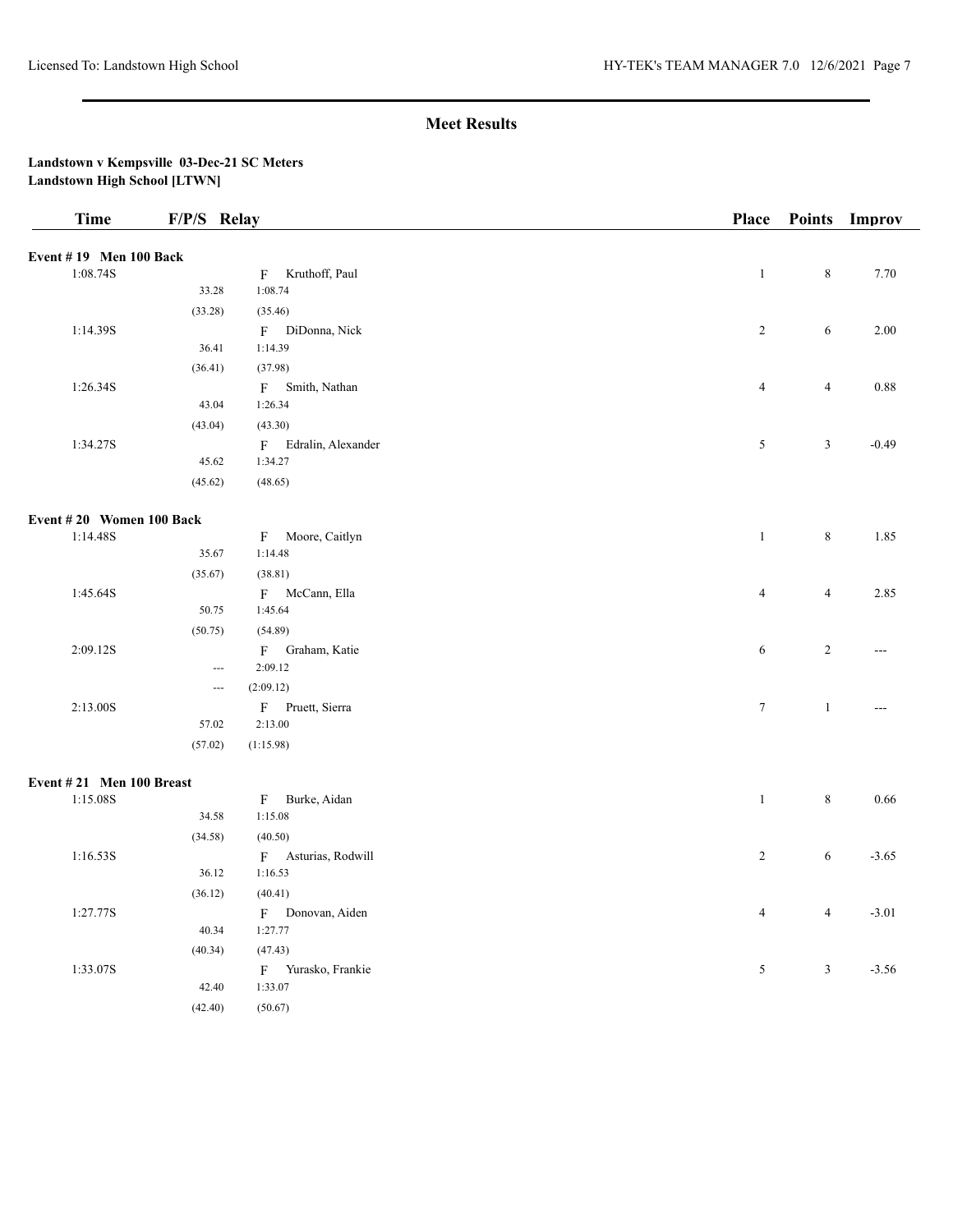| <b>Time</b>                  | F/P/S Relay |                                  |                                  |           |                      | <b>Place</b>        | <b>Points</b> | Improv  |
|------------------------------|-------------|----------------------------------|----------------------------------|-----------|----------------------|---------------------|---------------|---------|
| Event #22 Women 100 Breast   |             |                                  |                                  |           |                      |                     |               |         |
| 1:33.62S                     |             | F                                | Counts, Emma                     |           |                      | $\mathbf{1}$        | 8             | $-1.32$ |
|                              | 44.55       | 1:33.62                          |                                  |           |                      |                     |               |         |
|                              | (44.55)     | (49.07)                          |                                  |           |                      |                     |               |         |
| 2:12.40S                     |             |                                  | F Snyder, Madison                |           |                      | 4                   | 4             | ---     |
|                              | 1:00.04     | 2:12.40                          |                                  |           |                      |                     |               |         |
|                              | (1:00.04)   | (1:12.36)                        |                                  |           |                      |                     |               |         |
| 2:28.08S                     |             |                                  | F Phelps, Lillian                |           |                      | 7                   | $\mathbf{1}$  |         |
|                              | 1:09.25     | 2:28.08                          |                                  |           |                      |                     |               |         |
|                              | (1:09.25)   | (1:18.83)                        |                                  |           |                      |                     |               |         |
| 2:29.82S                     |             |                                  | F Dillon, Mallory                |           |                      | $\,8\,$             | $---$         |         |
|                              | 1:09.23     | 2:29.82                          |                                  |           |                      |                     |               |         |
|                              | (1:09.23)   | (1:20.59)                        |                                  |           |                      |                     |               |         |
| Event #23 Men 400 Free Relay |             |                                  |                                  |           |                      |                     |               |         |
| 4:11.02S F                   |             | A Relay                          | Landstown High School            |           |                      | $\mathbf{1}$        | 10            |         |
| Ian Lutz (FR)                |             |                                  | Rodwill Asturias (SR)            |           | Aidan Burke (SR)     | Paul Kruthoff (SR)  |               |         |
|                              | 28.14       | 58.07                            | 1:28.59                          | 2:01.34   |                      |                     |               |         |
|                              | (28.14)     | (58.07)                          | (30.52)                          | (1:03.27) |                      |                     |               |         |
|                              | 2:33.64     | 3:10.03                          | 3:38.16                          | 4:11.02   |                      |                     |               |         |
| 4:48.71S F                   | (32.30)     | (1:08.69)<br><b>B</b> Relay      | (28.13)<br>Landstown High School | (1:00.99) |                      | 3                   | 3             |         |
| Joe Brown (SR)               |             |                                  | Alexander Edralin (JR)           |           | Taylor Widgeon (FR)  | Elliott Jones (FR)  |               |         |
|                              | 32.28       | 1:08.37                          | 1:42.71                          | 2:23.87   |                      |                     |               |         |
|                              | (32.28)     | (1:08.37)                        | (34.34)                          | (1:15.50) |                      |                     |               |         |
|                              | 2:56.86     | 3:33.80                          | 4:08.90                          | 4:48.71   |                      |                     |               |         |
|                              | (32.99)     | (1:09.93)                        | (35.10)                          | (1:14.91) |                      |                     |               |         |
| 5:25.95S F                   |             | C Relay                          | Landstown High School            |           |                      | 4                   | ---           |         |
| John Monrouzeau (JR)         |             |                                  | Jake Yurasko (SO)                |           | Zack Fok (SO)        | Sean Molen (SR)     |               |         |
|                              | 38.40       | 1:24.96                          | 1:57.62                          | 2:38.16   |                      |                     |               |         |
|                              | (38.40)     | (1:24.96)                        | (32.66)                          | (1:13.20) |                      |                     |               |         |
|                              | 3:14.86     | 3:54.34                          | 5:06.97                          | 5:25.95   |                      |                     |               |         |
|                              | (36.70)     | (1:16.18)                        | (1:12.63)                        | (1:31.61) |                      |                     |               |         |
| 6:07.05S F                   |             | D Relay<br>Landstown High School |                                  |           |                      | 6                   | ---           |         |
| Jaydin Lightner (JR)         | 39.49       | 1:26.09                          | Michael Peters (SR)<br>2:10.88   | 3:05.09   | Jhamar Williams (JR) | Ishan Sriraman (SR) |               |         |
|                              | (39.49)     | (1:26.09)                        | (44.79)                          | (1:39.00) |                      |                     |               |         |
|                              | 3:46.94     | 4:44.32                          | 5:00.03                          | 6:07.05   |                      |                     |               |         |
|                              | (41.85)     | (1:39.23)                        | (15.71)                          | (1:22.73) |                      |                     |               |         |
|                              |             |                                  |                                  |           |                      |                     |               |         |